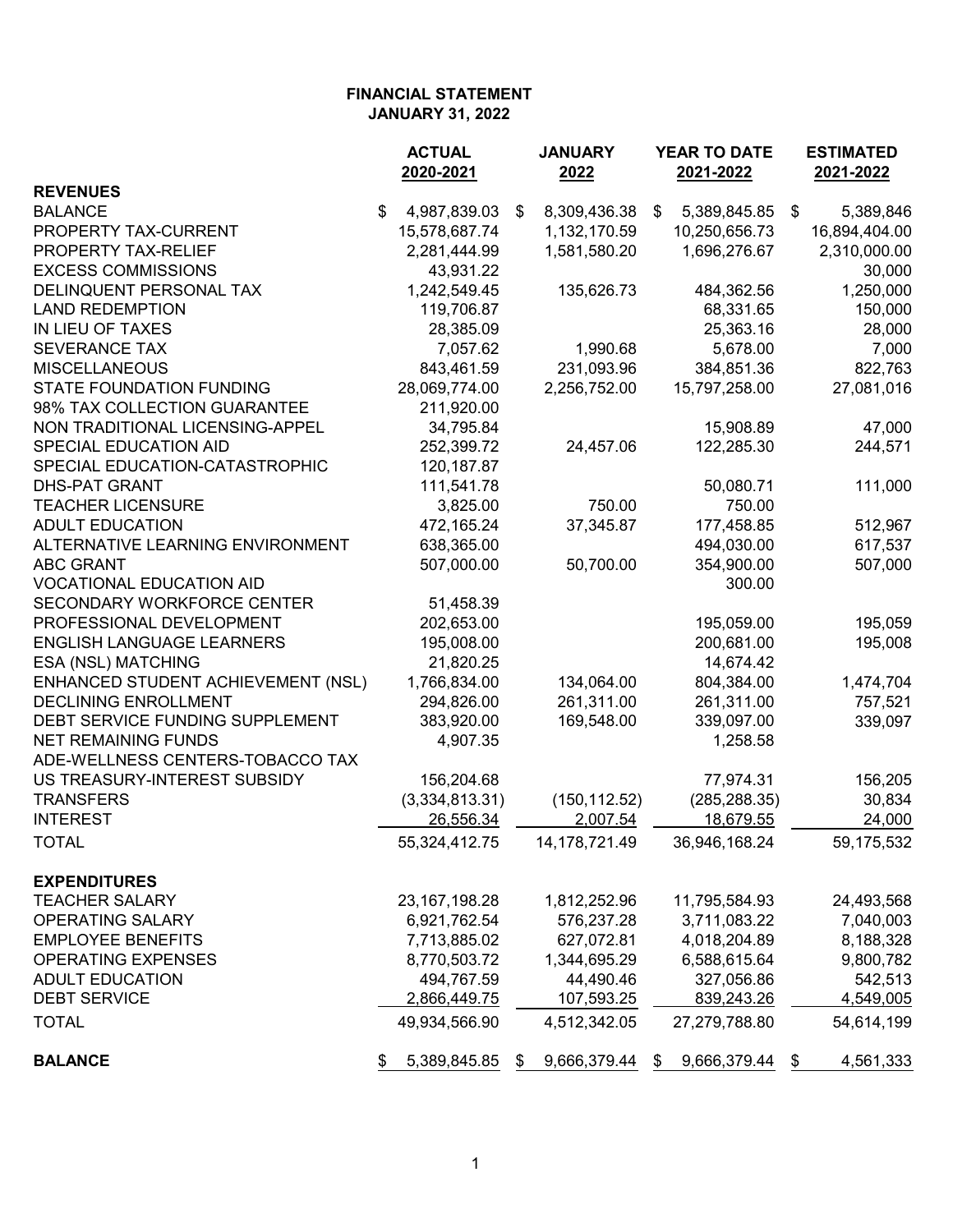|                                        | <b>ACTUAL</b><br>2020-2021 | <b>JANUARY</b><br>2022 | <b>YEAR TO DATE</b><br>2021-2022 | <b>ESTIMATED</b><br>2021-2022 |  |
|----------------------------------------|----------------------------|------------------------|----------------------------------|-------------------------------|--|
|                                        | <b>BUILDING FUND</b>       |                        |                                  |                               |  |
| <b>REVENUES</b>                        |                            |                        |                                  |                               |  |
| <b>BALANCE</b>                         | \$<br>5,567,998.24         | \$14,096,513.87        | 6,391,936.99<br>\$               | 6,391,937<br>\$               |  |
| <b>GOOD FAITH DEPOSIT</b>              | 4,907.35                   |                        | 205,100.00                       |                               |  |
| PROCEEDS FROM SALE OF BONDS            |                            |                        | 9,798,065.50                     | 10,000,000                    |  |
| <b>ACADEMIC FACILITIES PARTNERSHIP</b> |                            |                        |                                  |                               |  |
| <b>DEBT SAVINGS TRANSFER</b>           | (10,048.82)                |                        |                                  |                               |  |
| NET REMAINING REFUNDING BONDS          | (4,907.35)                 |                        |                                  |                               |  |
| <b>INTEREST</b>                        | 9,889.06                   | 2,329.98               | 6,054.83                         | 40,000                        |  |
| DONATIONS-TURF/SCOREBOARD              | 53,050.00                  |                        | 19,500.00                        |                               |  |
| <b>REFUND PRIOR YEAR EXPENDITURES</b>  |                            |                        | 10,124.18                        |                               |  |
| <b>TRANSFER-OPERATING</b>              | 3,183,495.24               |                        |                                  |                               |  |
| <b>TRANSFERS-TURF</b>                  | 12,500.00                  |                        |                                  |                               |  |
| <b>TOTAL</b>                           | 8,816,883.72               | 14,098,843.85          | 16,430,781.50                    | 16,431,937                    |  |
| <b>EXPENDITURES</b>                    |                            |                        |                                  |                               |  |
| <b>LAND</b>                            |                            |                        |                                  |                               |  |
| PURCHASED SERVICES                     | 501,424.73                 | 140,934.75             | 364,548.67                       | 30,000                        |  |
| <b>EQUIPMENT &amp; FURNITURE</b>       | 108,460.69                 |                        | 26,435.88                        | 690,000                       |  |
| <b>BUILDINGS-REMODELING</b>            | 705,272.51                 |                        | 59,124.60                        |                               |  |
| <b>BUILDINGS-NEW &amp; ADDITIONS</b>   | 379,132.86                 | 14,043.03              | 1,713,902.29                     | 10,000,000                    |  |
| <b>RENTAL-EQUIPMENT &amp; VEHICLES</b> |                            | 11,275.83              | 11,275.83                        |                               |  |
| <b>FEES</b><br><b>SUPPLIES</b>         | 49,419.00                  | 7,202.01               | 43,122.45                        | 25,000                        |  |
| <b>IMPROVEMENTS</b>                    | 97,741.45<br>583,495.49    | 1,979.30<br>261,908.42 | 36,828.34<br>514,042.93          | 3,297,697                     |  |
| <b>TOTAL</b>                           | 2,424,946.73               | 437,343.34             | 2,769,280.99                     | 14,042,697                    |  |
|                                        |                            |                        |                                  |                               |  |
| <b>BALANCE</b>                         | 6,391,936.99               | 13,661,500.51          | 13,661,500.51                    | 2,389,240.00                  |  |
| <b>BALANCE</b>                         | 3,343,691.39               | 3,885,448.00           | 3,719,658.00                     | 3,719,658.00                  |  |
| <b>INTEREST</b>                        | 74,591.60                  | 37,387.48              | 68,001.65                        | 51,914.00                     |  |
| <b>TRANSFERS</b>                       | 301,375.01                 | 150,112.52             | 285,288.35                       | 301,375.00                    |  |
| <b>SINKING FUND PAYMENTS</b>           |                            |                        |                                  |                               |  |
| <b>BALANCE</b>                         | 3,719,658.00               | 4,072,948.00           | 4,072,948.00                     | 4,072,947                     |  |
| <b>TOTAL BUILDING FUND</b>             | \$10,111,594.99            | \$17,734,448.51        | \$17,734,448.51                  | 6,462,187<br>\$               |  |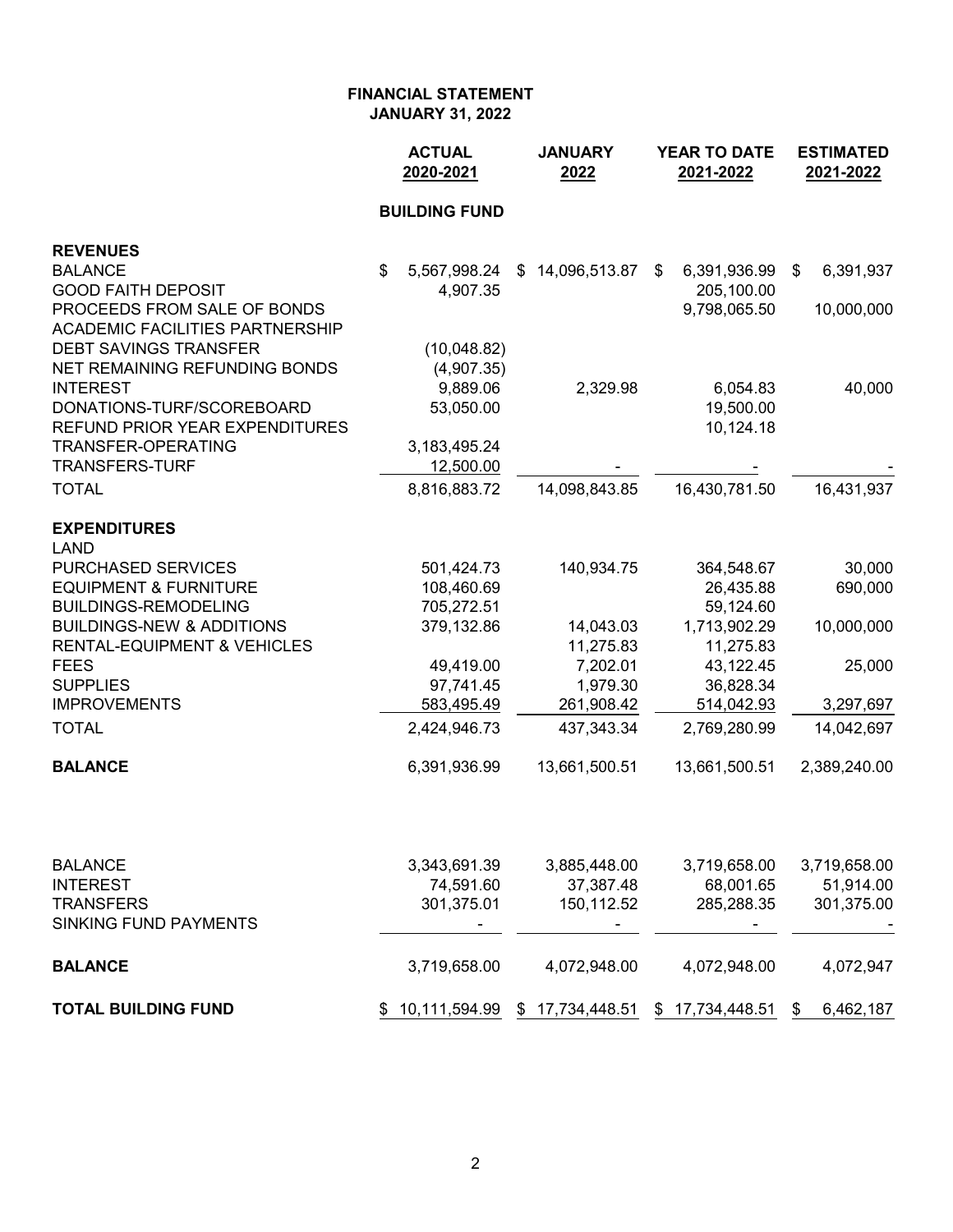|                                                                                                                                                                                                            | <b>ACTUAL</b><br>2020-2021 |                                      | <b>JANUARY</b><br>2022 |                         | <b>YEAR TO DATE</b><br>2021-2022 |                         | <b>ESTIMATED</b><br>2021-2022 |
|------------------------------------------------------------------------------------------------------------------------------------------------------------------------------------------------------------|----------------------------|--------------------------------------|------------------------|-------------------------|----------------------------------|-------------------------|-------------------------------|
|                                                                                                                                                                                                            |                            | <b>BUILDING FUND-ADULT EDUCATION</b> |                        |                         |                                  |                         |                               |
| <b>REVENUES</b><br><b>BALANCE</b><br><b>GENERAL IMPROVEMENT PAYMENT</b><br>REFUND PRIOR YEAR EXPENDITURE<br><b>TOTAL</b>                                                                                   | \$                         | 4,989.10 \$<br>4,989.10              |                        | 4,989.10 \$<br>4,989.10 |                                  | 4,989.10 \$<br>4,989.10 | 4,989<br>4,989                |
| <b>EXPENDITURES</b><br>ARCHITECT & ENGINEERS<br><b>PURCHASED SERVICES</b><br><b>LAND &amp; IMPROVEMENTS</b><br><b>BUILDINGS-NEW &amp; ADDITIONS</b><br><b>SUPPLIES</b><br><b>EQUIPMENT</b><br><b>TOTAL</b> |                            |                                      |                        |                         |                                  |                         |                               |
| <b>BALANCE</b>                                                                                                                                                                                             | \$                         | 4,989.10                             | \$                     | 4,989.10                | \$                               | 4,989.10                | \$<br>4,989                   |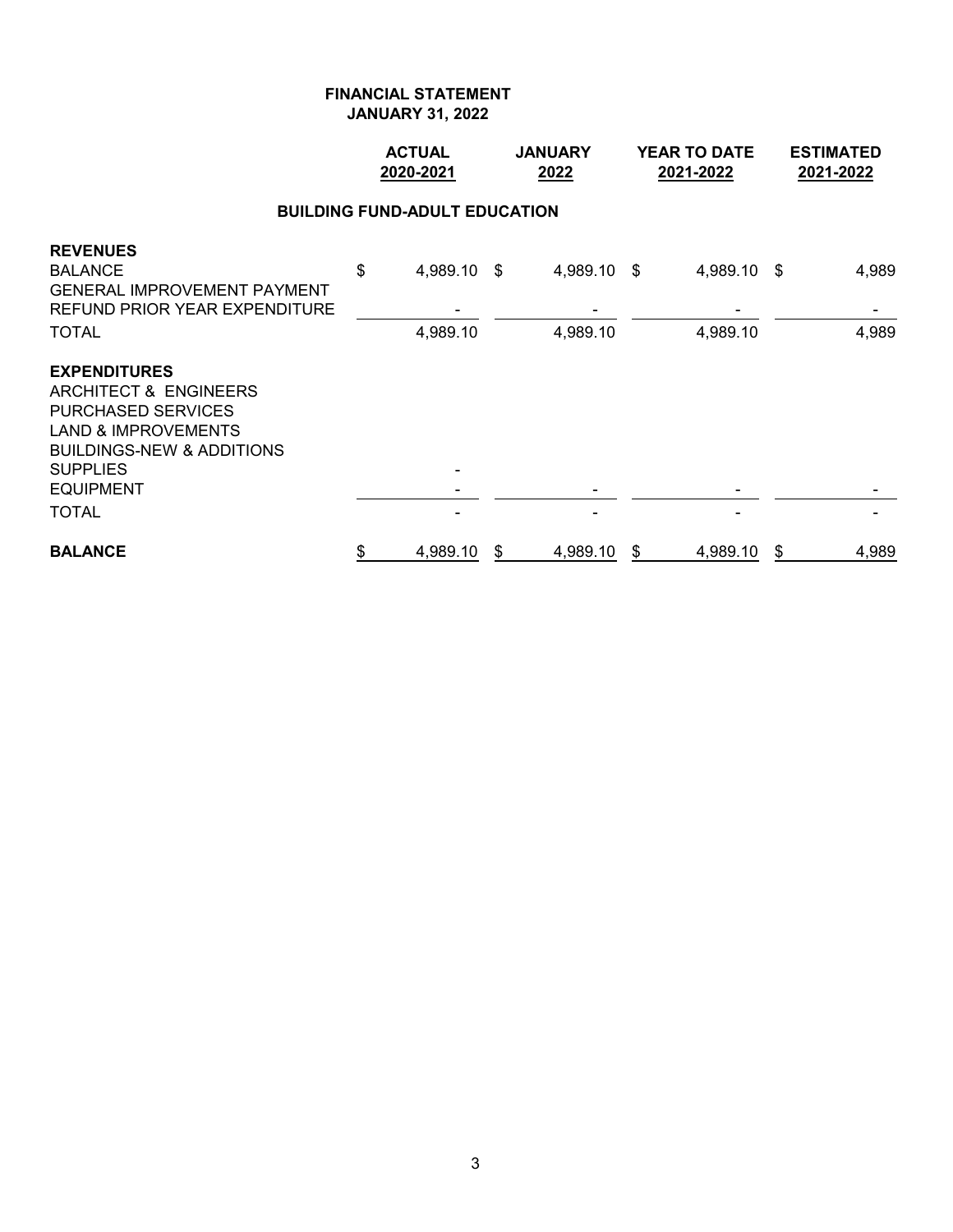|                                           | <b>ACTUAL</b><br>2020-2021 | <b>JANUARY</b><br>2022   | YEAR TO DATE<br>2021-2022 | <b>ESTIMATED</b><br>2021-2022 |  |
|-------------------------------------------|----------------------------|--------------------------|---------------------------|-------------------------------|--|
|                                           | <b>FEDERAL PROGRAMS</b>    |                          |                           |                               |  |
| <b>REVENUES</b>                           |                            |                          |                           |                               |  |
| <b>BALANCE</b>                            | \$<br>79,897.93            | \$<br>$(808, 964.97)$ \$ | 82,253.05 \$              | 82,253                        |  |
| TITLE I,                                  | 2,073,824.08               | 177,338.91               | 1,469,289.46              | 2,078,813                     |  |
| ARKANSAS MEDICAID PROGRAM                 | 160,684.94                 | 10,794.90                | 64,913.04                 | 127,175                       |  |
| TITLE VI-B,                               | 1,395,999.83               | 102,088.59               | 672,486.23                | 1,270,569                     |  |
| <b>IDEA EARLY CHILDHOOD</b>               | 54,518.48                  | 5,030.58                 | 25,145.86                 | 59,303                        |  |
| <b>ARMAC</b>                              | 337,486.96                 | 88,190.14                | 241,213.51                | 275,000                       |  |
| <b>VOCATIONAL REHABILITATION SERVICES</b> | 4,800.00                   |                          | 6,400.00                  |                               |  |
| TITLE I, MIGRANT                          | 144,452.67                 | 9,144.83                 | 45,724.79                 | 104,145                       |  |
| <b>TITLE IIA</b>                          | 240,675.90                 |                          |                           | 274,564                       |  |
| <b>TITLE III</b>                          | 36,998.64                  | 1,787.21                 | 60,616.05                 | 82,326                        |  |
| TITLE IV                                  | 128,956.61                 |                          |                           | 144,149                       |  |
| <b>ARP SPECIAL ED</b>                     |                            | 4,489.02                 | 83,461.32                 | 314,805                       |  |
| DHS CHILD CARE                            | 36,000.00                  |                          | 12,000.00                 |                               |  |
| ADE COVID EMERGENCY LEAVE                 | 330,512.83                 |                          |                           |                               |  |
| <b>CARES ACT ESSER I</b>                  | 1,388,411.58               |                          | 0.01                      |                               |  |
| <b>ESSER II</b>                           | 4,212,115.06               | 507,090.99               | 1,344,068.03              | 2,169,499                     |  |
| ARP (ESSER III)                           |                            | 20,712.20                | 267,306.20                | 14,347,975                    |  |
| CARES ACT-SCHOOL MEALS                    | 183,495.24                 |                          |                           |                               |  |
| ROTC REIMBURSEMENT                        | 35,974.72                  | 2,020.16                 | 12,428.46                 | 40,351                        |  |
| <b>ADULT ED</b>                           | 185,220.87                 | 6,222.47                 | 46,252.94                 | 200,956                       |  |
| <b>TOTAL</b>                              | 11,030,026.34              | 125,945.03               | 4,433,558.95              | 21,571,882                    |  |
| <b>EXPENDITURES</b>                       |                            |                          |                           |                               |  |
| <b>TITLE I</b>                            | 2,443,456.59               | 163,977.12               | 1,609,061.52              | 2,497,526                     |  |
| ARKANSAS MEDICAID PROGRAM                 | 217,907.93                 | 11,693.62                | 69,364.60                 | 127,175                       |  |
| <b>TITLE VI-B</b>                         | 1,395,999.83               | 125,314.43               | 783,449.82                | 1,270,569                     |  |
| <b>IDEA EARLY CHILDHOOD</b>               | 47,434.40                  | 5,030.50                 | 30,176.36                 | 59,303                        |  |
| <b>ARMAC</b>                              | 288,587.00                 | 25,817.19                | 217,178.98                | 346,575                       |  |
| <b>VOCATIONAL REHABILITATION SERVICES</b> | 4,799.99                   |                          | 6,400.00                  |                               |  |
| TITLE I, MIGRANT                          | 144,452.67                 | 8,814.13                 | 54,538.92                 | 104,145                       |  |
| ARP SPECIAL ED                            |                            | 3,335.43                 | 32,874.04                 | 314,805                       |  |
| ADE COVID EMERGENCY LEAVE                 | 330,512.83                 |                          |                           |                               |  |
| CARES ACT (ESSER I)                       | 1,395,495.67               |                          | 0.01                      |                               |  |
| CARES ACT-SCHOOL MEALS                    | 183,495.24                 |                          |                           |                               |  |
| CARES ACT (ESSER II)                      | 4,209,780.75               | 253,980.18               | 1,605,219.56              | 2,169,499                     |  |
| ARP (ESSER III)                           |                            | 91,161.39                | 409,414.30                | 14,347,975                    |  |
| <b>ROTC</b>                               | 35,974.72                  | 4,021.66                 | 22,319.59                 | 40,351                        |  |
| <b>ADULT EDUCATION</b>                    | 187,555.17                 | 19,359.31                | 116,392.45                | 200,956                       |  |
| DHS CHILD CARE                            | 25,321.86                  |                          | 3,114.19                  | 10,678                        |  |
| <b>TITLE IIA</b>                          |                            |                          |                           |                               |  |
| <b>TITLE III</b>                          | 36,998.64                  | 3,656.13                 | 64,270.67                 | 82,326                        |  |
| TITLE IV                                  |                            |                          |                           |                               |  |
| <b>TOTAL</b>                              | 10,947,773.29              | 716,161.09               | 5,023,775.01              | 21,571,882                    |  |
| <b>BALANCE</b>                            | 82,253.05<br>\$.           | \$<br>$(590, 216.06)$ \$ | $(590, 216.06)$ \$        |                               |  |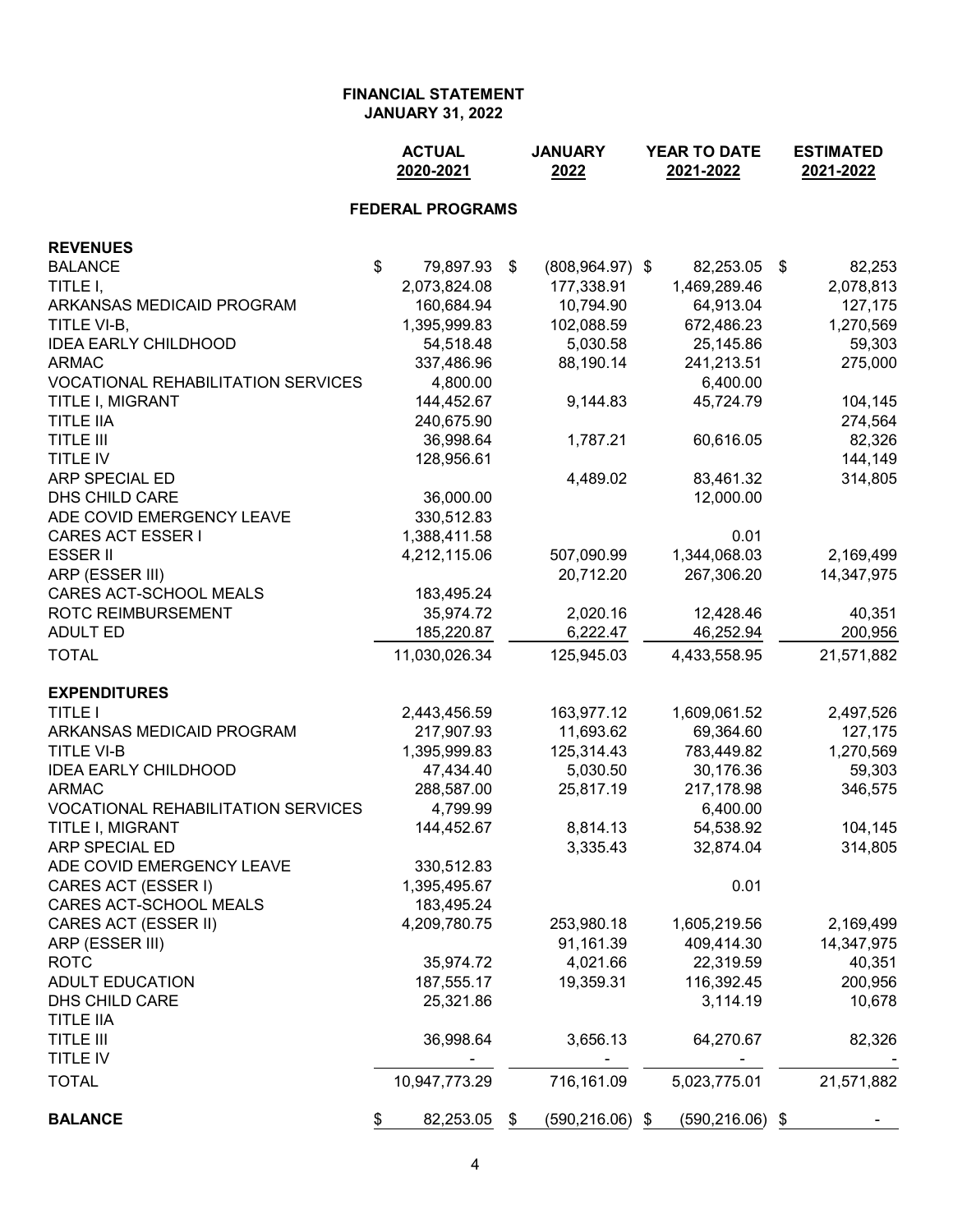|                                    |    | <b>ACTUAL</b><br>2020-2021  |      | <b>JANUARY</b><br>2022 |    | YEAR TO DATE<br>2021-2022 | <b>ESTIMATED</b><br>2021-2022 |           |  |
|------------------------------------|----|-----------------------------|------|------------------------|----|---------------------------|-------------------------------|-----------|--|
|                                    |    | <b>SCHOOL LUNCH PROGRAM</b> |      |                        |    |                           |                               |           |  |
| <b>REVENUES</b>                    |    |                             |      |                        |    |                           |                               |           |  |
| <b>BALANCE</b>                     | \$ | 646,895.40                  | - \$ | 976,956.44 \$          |    | 733,628.55                | - \$                          | 733,629   |  |
| <b>LUNCH &amp; BREAKFAST SALES</b> |    | 28,683.39                   |      | 3,358.65               |    | 18,068.87                 |                               | 397,000   |  |
| <b>REIMBURSEMENT</b>               |    | 2,407,877.67                |      | 244,407.12             |    | 1,594,385.73              |                               | 2,400,000 |  |
| <b>LUNCH CHARGES</b>               |    |                             |      |                        |    |                           |                               |           |  |
| CNU EMERGENCY OPERATIONS           |    |                             |      |                        |    |                           |                               | 160,242   |  |
| <b>OTHER INCOME</b>                |    | 444,319.82                  |      | 5,362.61               |    | 212,234.29                |                               | 346,030   |  |
| <b>TOTAL</b>                       |    | 3,527,776.28                |      | 1,230,084.82           |    | 2,558,317.44              |                               | 4,036,900 |  |
| <b>EXPENDITURES</b>                |    |                             |      |                        |    |                           |                               |           |  |
| <b>SALARIES</b>                    |    | 1,329,988.13                |      | 110,020.01             |    | 695,385.20                |                               | 1,355,246 |  |
| <b>BENEFITS</b>                    |    | 375,209.31                  |      | 32,989.67              |    | 205,209.99                |                               | 388,273   |  |
| <b>FOOD PURCHASES</b>              |    | 998,412.26                  |      | 101,807.82             |    | 550,349.54                |                               | 1,188,002 |  |
| <b>OTHER EXPENSES</b>              |    | 90,538.03                   |      | 9,068.89               |    | 131, 174. 28              |                               | 287,242   |  |
| TOTAL                              |    | 2,794,147.73                |      | 253,886.39             |    | 1,582,119.01              |                               | 3,218,762 |  |
| <b>BALANCE</b>                     | \$ | 733,628.55                  | \$   | 976,198.43             | \$ | 976,198.43                |                               | 818,138   |  |
| <b>TOTAL BALANCES</b>              |    | <u>\$16,322,311.54</u>      |      | \$27,791,799.42        |    | <u>\$27,791,799.42</u>    |                               |           |  |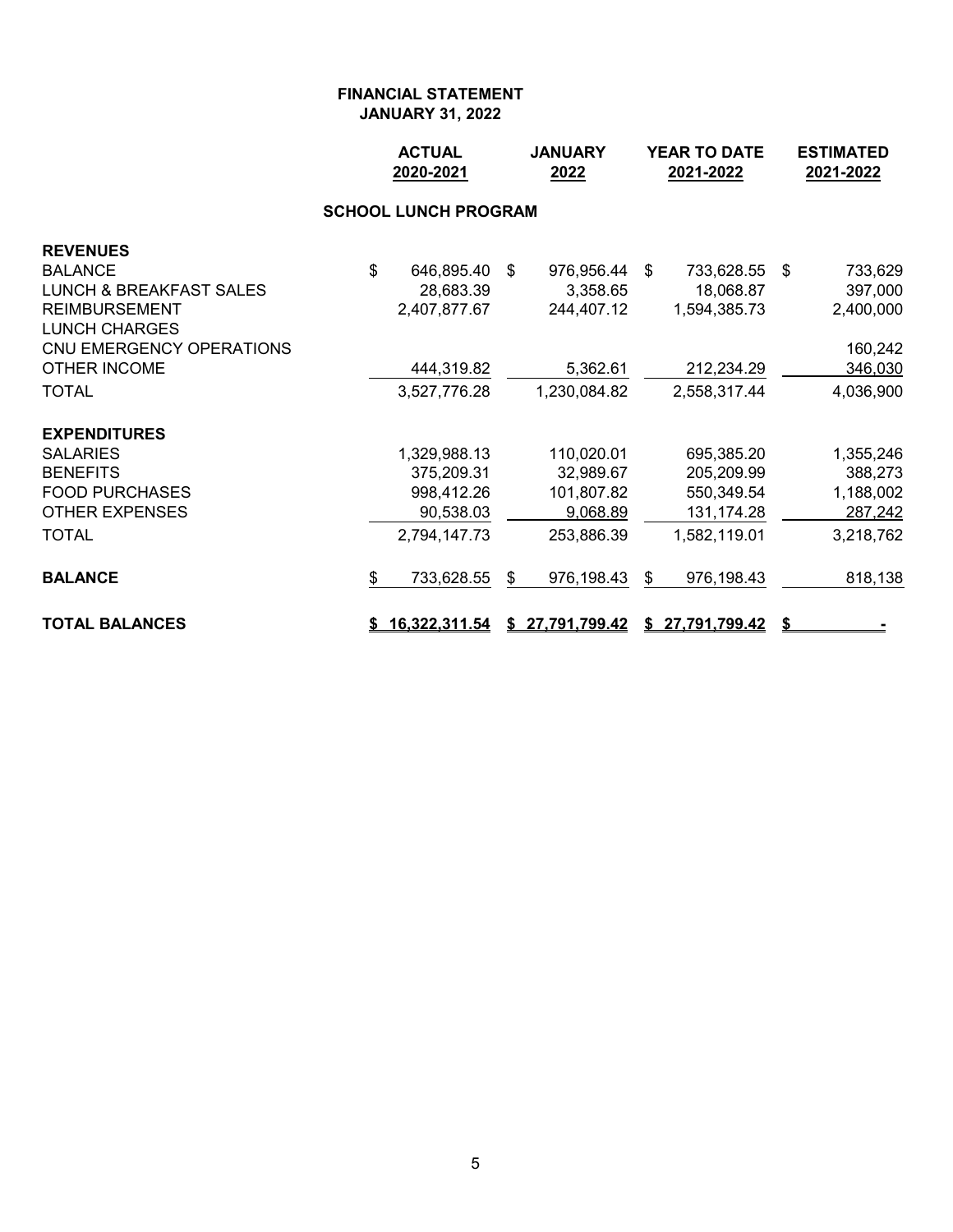|                                 |    | <b>ACTUAL</b><br>2020-2021 |  | <b>JANUARY</b><br>2022 | YEAR TO DATE<br>2021-2022 |                   |     | <b>ESTIMATED</b><br>2015-2016 |  |  |  |  |
|---------------------------------|----|----------------------------|--|------------------------|---------------------------|-------------------|-----|-------------------------------|--|--|--|--|
| <b>SCHOOL ACTIVITY ACCOUNTS</b> |    |                            |  |                        |                           |                   |     |                               |  |  |  |  |
| <b>REVENUES</b>                 |    |                            |  |                        |                           |                   |     |                               |  |  |  |  |
| <b>BALANCE</b>                  | \$ | 571,961.98 \$              |  | 777,068.57             | \$                        | 602,689.29        | -\$ | 519,770                       |  |  |  |  |
| <b>ADMISSIONS</b>               |    | 140,983.41                 |  | 15,458.00              |                           | 161,705.13        |     |                               |  |  |  |  |
| <b>SCHOOL SPONSORED SALES</b>   |    | 48,657.10                  |  | 2,545.50               |                           | 58,885.81         |     |                               |  |  |  |  |
| STUDENT SPONSORED SALES         |    | 152,236.74                 |  | 13,186.73              |                           | 178,212.58        |     |                               |  |  |  |  |
| OTHER STUDENT ACTIVITIES        |    | 113,500.61                 |  | 10,546.47              |                           | 111,664.41        |     |                               |  |  |  |  |
| OTHER COMMUNITY SERVICES        |    | 2,140.80                   |  | 1,375.00               |                           | 2,821.03          |     |                               |  |  |  |  |
| PRIVATE CONTRIBUTIONS           |    | 100,995.30                 |  | 6,233.91               |                           | 96,128.99         |     |                               |  |  |  |  |
| <b>MISCELLANEOUS</b>            |    | 2,569.18                   |  | 9.60                   |                           | 1,780.10          |     |                               |  |  |  |  |
| <b>TOTAL</b>                    |    | 1,133,045.12               |  | 826,423.78             |                           | 1,213,887.34      |     | 519,770                       |  |  |  |  |
| <b>EXPENDITURES</b>             |    |                            |  |                        |                           |                   |     |                               |  |  |  |  |
| <b>SALARIES</b>                 |    | 14,564.18                  |  |                        |                           | 11,123.52         |     |                               |  |  |  |  |
| <b>BENEFITS</b>                 |    | 3,146.75                   |  |                        |                           | 2,466.13          |     |                               |  |  |  |  |
| <b>PURCHASES SERVICES</b>       |    | 104,115.25                 |  | 10,101.95              |                           | 79,329.96         |     |                               |  |  |  |  |
| <b>SUPPLIES &amp; MATERIALS</b> |    | 376,866.06                 |  | 23,167.59              |                           | 295,447.99        |     |                               |  |  |  |  |
| <b>FIXED ASSETS</b>             |    | 3,396.01                   |  |                        |                           | 2,724.43          |     |                               |  |  |  |  |
| <b>DUES &amp; FEES</b>          |    | 28,267.58                  |  | 694.60                 |                           | 30,336.17         |     | $\overline{\mathsf{C}}$       |  |  |  |  |
|                                 |    | 530,355.83                 |  | 33,964.14              |                           | 421,428.20        |     |                               |  |  |  |  |
| <b>BALANCE</b>                  | \$ | 602,689.29                 |  | <u>792,459.64</u>      |                           | <u>792,459.14</u> |     | 519,770                       |  |  |  |  |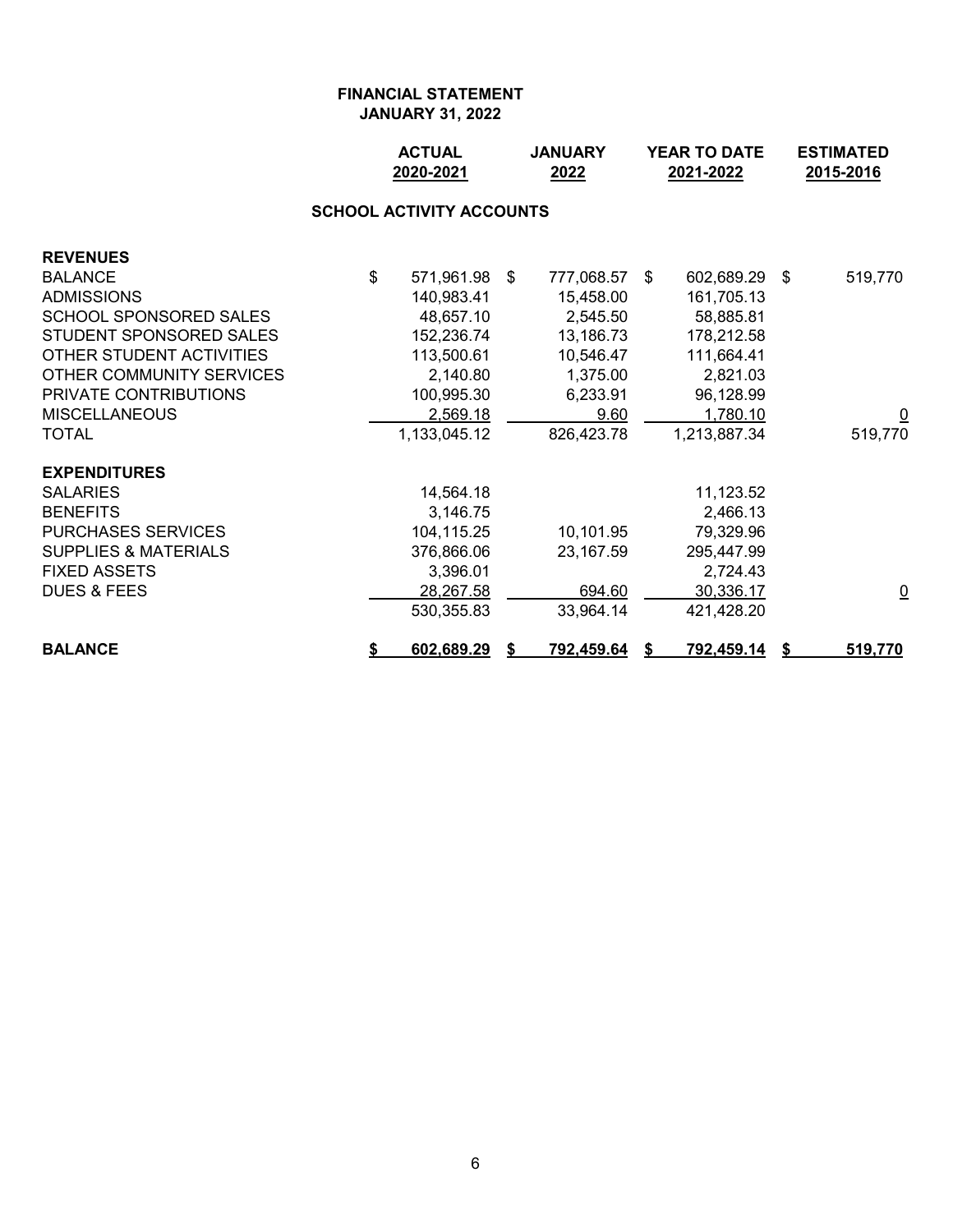#### **CITIZENS BANK ACCOUNT BALANCES JANUARY 31, 2022**

CHECKING ACCOUNT #0376886401 \$ 11,042,197.74

# **SCHEDULE OF INVESTMENTS DECEMBER 31, 2021**

| PURCHASED CERTIFICATE OF DEPOSIT 12/04/2021<br>IN THE AMOUNT OF \$3,717,481.42 AT A RATE OF .20%<br>MATURING 2/04/2022 | \$3,717,481.42  |
|------------------------------------------------------------------------------------------------------------------------|-----------------|
| PURCHASED CERTIFICATE OF DEPOSIT 12/01/2021                                                                            |                 |
| IN THE AMOUNT OF \$10,000,000.00 AT A RATE OF .20%                                                                     |                 |
| MATURING 12/01/2022                                                                                                    | 10,001,698.63   |
| <b>TOTAL</b>                                                                                                           | \$13,719,180.05 |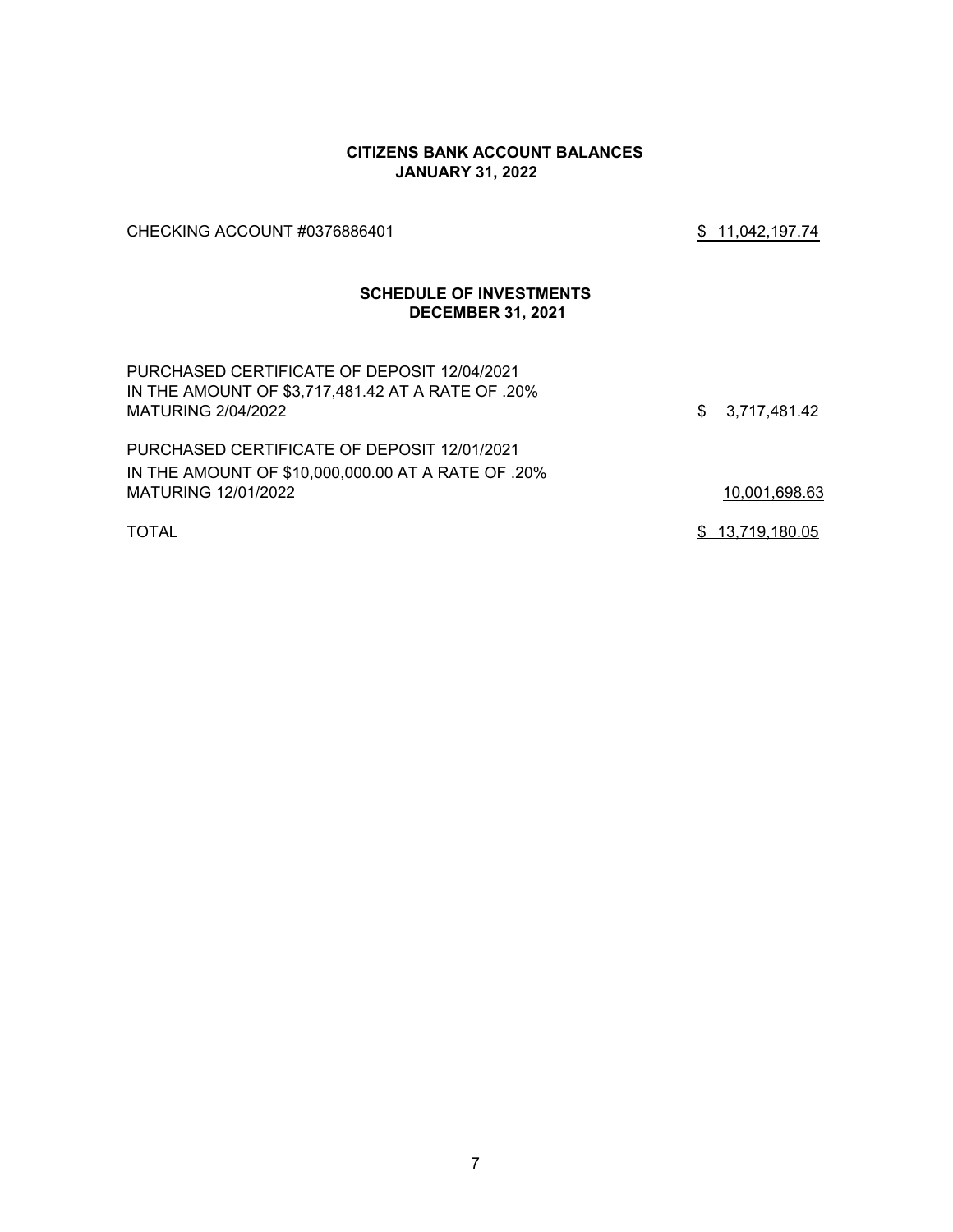# **MISCELLANEOUS INCOME ACCOUNT ANALYSIS JANUARY 2022**

| <b>OPERATING FUNDS</b>                               | <b>JANUARY</b>   | YEAR TO DATE     |
|------------------------------------------------------|------------------|------------------|
| <b>G/T ADVANCED PLACEMENT</b>                        |                  |                  |
| <b>ARVEST GRANT - BASEBALL</b>                       |                  |                  |
| NBC STATE BONUS PASS THRU                            |                  |                  |
| ADE COMPUTER SCIENCE BONUS PASS THRU                 |                  | 1,224.00         |
| PRIVATE DONATIONS                                    |                  | 1,439.00         |
| POINTER PLACE REIMBURSEMENT                          |                  | 12,000.00        |
| BASKETBALL REIMBURSE SCORING TABLE                   |                  |                  |
| EARLY CARE & EDUCATION GRANT                         |                  | 1,104.57         |
| AR SCHOOL RECOGNITION                                |                  | 93,450.00        |
| GENERAL IMPROVEMENT FUND GRANT-ADULT ED              |                  |                  |
| NEW CTE PROGRAM START UP GRANTS                      |                  |                  |
| <b>FACILITIES &amp; TRANSPORTATION REIMBURSEMENT</b> | 232.05           | 3,710.31         |
| THEATER LIVE STREAMING FEES                          |                  | 48.23            |
| <b>MASCOT ROYALTIES</b>                              | 140.54           | 721.90           |
| <b>HALL OF HONOR</b>                                 |                  |                  |
| <b>REIMBURSEMENT FEES</b>                            |                  |                  |
| PRIOR YEAR LUNCH CHARGES                             |                  |                  |
| <b>GAME &amp; FISH GRANT</b>                         |                  |                  |
| REFUND PRIOR YEAR EXPENSES                           | 2,874.30         | 24,611.27        |
| CAREER NEW PROGRAM START UP                          |                  |                  |
| EMPLOYEE JURY/SUBPOENA FEES                          | 700.00           | 765.00           |
| HANNA OIL-GAS & ROYALTY                              |                  |                  |
| STEPHENS PRODUCTION-GAS ROYALTIES                    |                  | 121.28           |
| WAELDER OIL & GAS-GAS ROYALTIES                      | 22.05            | 22.05            |
| <b>XTO ENERGY-GAS ROYALTY</b>                        |                  |                  |
| MERIT ENERGY-GAS ROYALTY                             | 552.02           | 2,636.58         |
| SALE OF FIXED ASSETS & SUPPLIES                      |                  |                  |
| <b>REBATE</b>                                        |                  | 782.84           |
| ATU-REIMBURSEMENT CONCURRENT CREDIT                  | 226,333.00       | 226,333.00       |
| PAYROLL REIMBURSEMENT-TRANSFER                       |                  |                  |
| FEDERAL FLOOD CONTROL                                |                  | 93.12            |
| FEDERAL MINERAL LEASE                                |                  |                  |
| PROPERTY DAMAGES REIMBURSEMENTS                      | 240.00           | 1,793.21         |
| <b>ETS HONORARIUM</b>                                |                  |                  |
| <b>USAC E-RATE</b>                                   |                  |                  |
| BLUEBIRD WNC445 SPECTRUM LEASE                       |                  | 13,995.00        |
| PHOTOGRAPHY                                          |                  |                  |
| <b>TOTAL</b>                                         | \$<br>231,093.96 | \$<br>384,851.36 |
|                                                      |                  |                  |